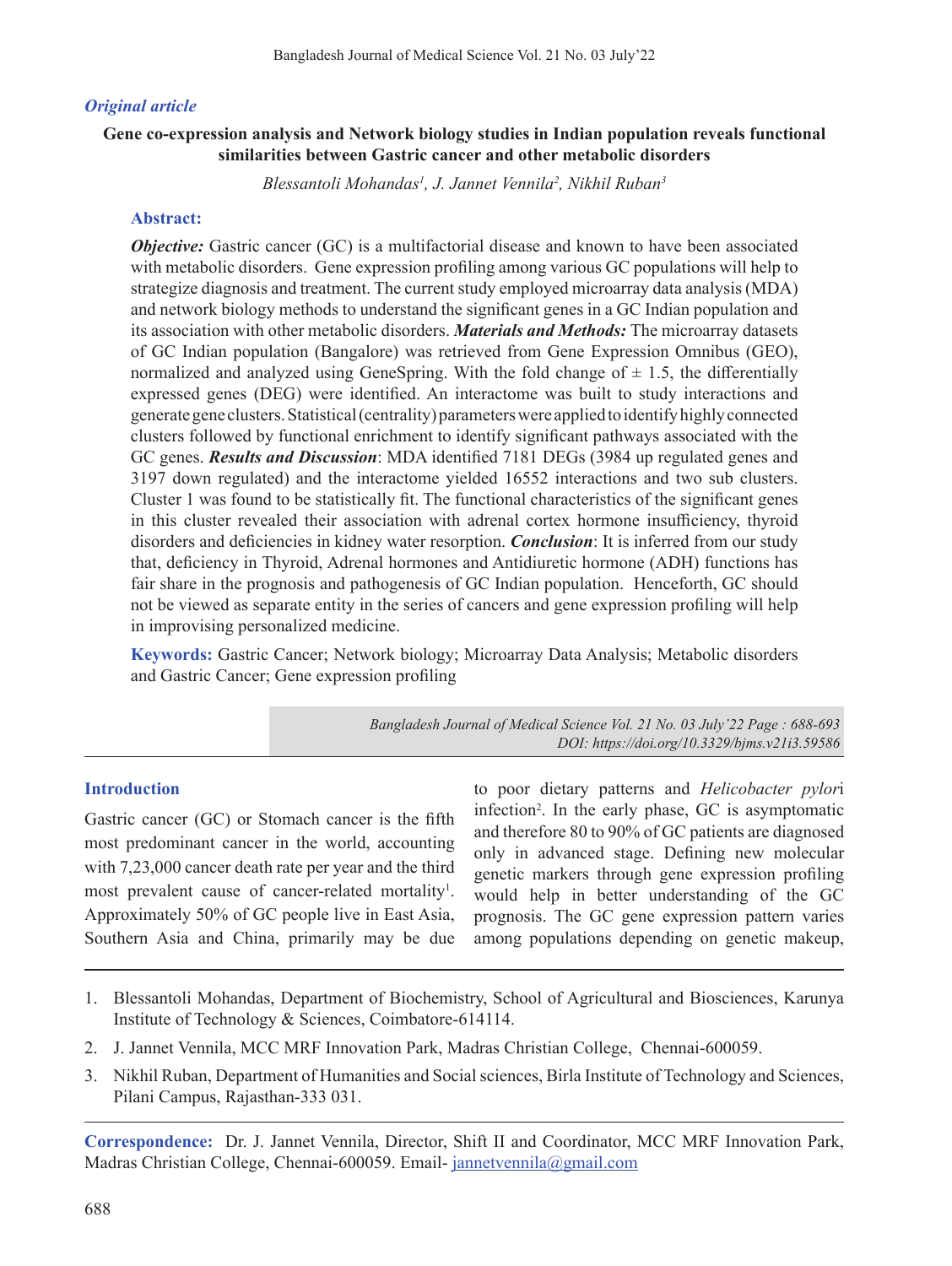dietary pattern and environmental influence. The genes involved in other metabolic pathways can also be deemed to be significant in GC pathogenesis and progression. Although records have shown 57,394 increasing new cases in India<sup>1</sup>, there are only very few data available on gene expression profiling in GC Indian population. This study focused on systematic evaluation of expression and network analysis of significant genes in GC and maps their relevance to important molecular/ metabolic mechanism. This will help to strategize diagnosis, development and treatment process in GC Indian population.

# **Method**

*Data selection***:** Microarray dataset of GC, Bangalore, India was retrieved (GSE 22804) from Gene Expression Omnibus (GEO). The dataset comprised of surgically resected GC samples and their paired disease-free peripheral nonmalignant tissue. Figure 1 gives the flowchart of the methodology adopted out in this study.



**Figure 1:** Schema charted in the study

*Microarray data analysis (MDA)*: The Microarray Data Analysis (MDA) was carried out using GeneSpring GX 12.6.1, an Agilent microarray data analysis software9 . Normalization of the dataset was performed using Percentile shift algorithm for Agilent platform array<sup>10</sup>. The differentially expressed genes (DEGs) were identified (Fold change of  $\pm$  1.5) and were categorized into 'up' and 'down' regulated based on fold change.

*Network studies:* The gene-gene correlation of all the  $DEGs$  was studied using  $Cladist<sup>12</sup>$ . The Interactome of the DEGs was built using Cytoscape 3.2.0 (http:// cytoscape.org) 13. With the help of GC marker genes reported in earlier studies (TP53<sup>26</sup>, IL1B<sup>27</sup>, IL1RN<sup>28</sup>, VEGFA<sup>29</sup>, TNF<sup>30</sup>, CDH1<sup>31</sup>, CLDN1<sup>32</sup>, CLRN3<sup>33</sup>,  $INHBA<sup>34</sup>$ , and  $SULF1<sup>35</sup>$ ), their first neighboring genes were selected in the network and a subnetwork was built. The interactions were further enriched using Bisogenet (Cytoscape plugin). Molecular Complex Detection (MCODE) was implemented to identify densely connected regions in GC networks (subclusters). K-core algorithm was used to identify the highly interconnected nodes (genes) in the network using MCODE. Centrality measures were used to predict the hub genes (highly connected genes) and to identify the node's functional gene. Using the Cytoscape plugin Network Analyzer, the topological and statistical understandings of each sub-clusters were calculated. Centrality parameters - betweeness centrality (BC), closeness centrality (CC), Cluster Coefficient (CLC), degree and topological centrality (TC) were considered to validate the prominence of biological network<sup>16</sup> to predict highly connected genes which are denoted as "significant genes". WebGestalt and ToppGene were used to examine the functional characteristics of the significant genes<sup>23,24</sup>. The pathways which represent many of the significant genes were studied to establish their correlation with other metabolic functions.

## **Ethical clearance**: Not applicable

## **Results**

*Microarray Data Analysis***:** GC dataset of Indian Population (GSE22804) contained 28 samples (14 GC patients and 14 normal of the same patient). Grouping of the dataset was done as 'normal' and 'diseased'. Based on the fold change cut off  $(\pm 1.5)$ and p-value (0.05) the differentially expressed genes (DEGs) were selected. 3984 up regulated genes and 3197 down regulated genes were identified.

*Network construction and analysis***:** The above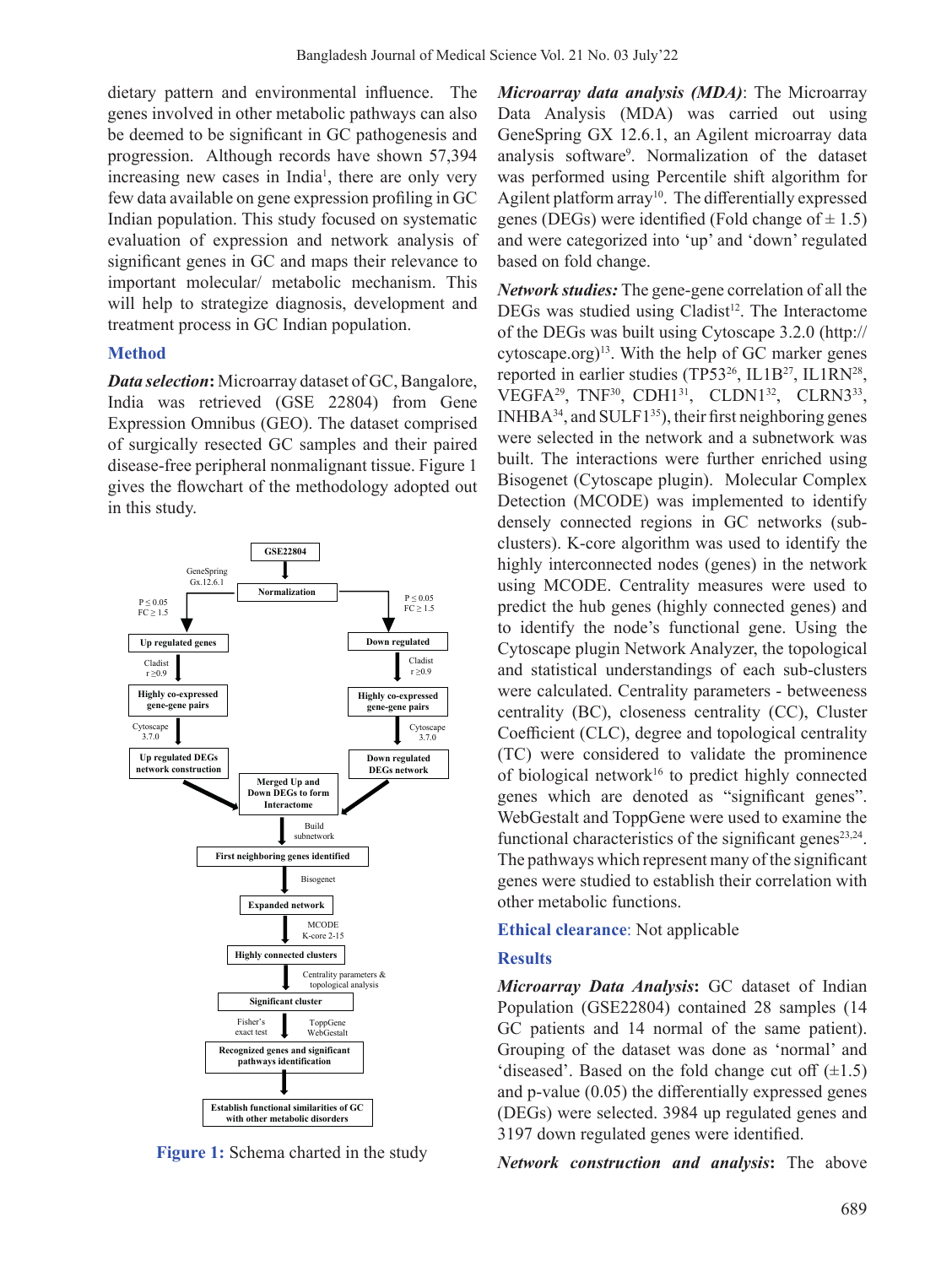DEGs were analyzed for gene-gene correlation which revealed additional 15,586,704 co-expressed genes for up regulated and 10,220,809 for down regulated genes respectively. Among these genes, 5611 upregulated and 1,92,156 downregulated genes were observed to be statistically correlated (r value  $\geq$  0.9). These genes were merged together to build the interactome. The network was extended with enrichment of additional interactions using Bisogenet. And the network enriched with 16552 edges (interactions).

*Identification of highly connected sub-clusters in interactome*: K-core algorithm (MCODE) was used to identify the highly interconnected nodes (genes) in the network and two highly interconnected clusters were extracted from the interactome.

*Topological and Centrality measures:* Based on the topological and centrality measures, the cluster 1 was found to be statistically fit with  $\mathbb{R}^2$  value  $\geq 0.9$  and predicted to possess more number of functional and significantly relevant genes.

*Functional enrichment for the significant cluster***:**  The functional enrichment of the cluster 1 genes was performed further for identifying the significant pathways associated with the GC genes (Table 1).

# **Table 1: Significant pathways associated with GC genes**

| <b>Pathways</b>                                               | <b>Total</b><br>genes | Genes<br>common<br>to GC | P value |
|---------------------------------------------------------------|-----------------------|--------------------------|---------|
| Thyroid hormone synthesis <sup>b</sup>                        | 72                    | 5                        | 0.0016  |
| Autoimmune thyroid disease <sup>b</sup>                       | 47                    | 3                        | 0.0018  |
| Proximal tubule bicarbonate<br>reclamation <sup>c</sup>       | 23                    | 3                        | 0.0025  |
| Toll-like receptor signaling<br>pathway                       | 99                    | $\overline{4}$           | 0.0031  |
| Adrenal cortex hormone<br>insufficiency pathway <sup>a</sup>  | 147                   | 5                        | 0.0031  |
| Fatty acid biosynthesis                                       | 12                    | $\mathfrak{D}$           | 0.0087  |
| <b>Bile</b> secretion                                         | 68                    | $\overline{4}$           | 0.0088  |
| Vasopressin-regulated water<br>reabsorption <sup>c</sup>      | 42                    | 3                        | 0.0137  |
| Endocrine and other factor-<br>regulated calcium reabsorption | 46                    | 3                        | 0.0175  |
| Cytosolic DNA-sensing pathway                                 | 57                    | 3                        | 0.0307  |

a Adrenal cortex hormone insufficiency disorders; <sup>b</sup>thyroid disorders; <sup>c</sup>deficiency in kidney water reabsorption. Statistical significance of P≤0.05

It can be inferred from Table 1, that genes associated with GC are also significant in pathways associated with Adrenal cortex hormone insufficiency (5 genes), thyroid disorders (8 genes) and deficiencies in kidney water reabsorption (6 genes). The possible role of these GC genes in interconnecting with the above metabolic disorders is diagrammatically explained in Figure 2.

APC-Adenomatous polyposis coli, SOD -Superoxide dismutase, ADH-Antidiuretic hormone, ATP1B4- ATPase Na+/K+ Transporting Family Member Beta 4, TSHR - Thyroid Stimulating Hormone Receptor, IFNA8-InterferonAlpha 8, SLC26A4- SoluteCarrier Family 26 Member 4, GNAS- Guanine Nucleotide Binding Protein (G Protein) Alpha Stimulating Activity Polypeptide, PDE11A- Phosphodiesterase 11A, KMT2A- Lysine Methyltransferase 2A, WNT8B- Wnt Family Member 8B, AIPL1- Aryl Hydrocarbon Receptor Interacting Protein Like 1, DYNC2H1-Dynein Cytoplasmic 2 Heavy Chain 1. Red arrows represent up-regulation and Green arrows represent down-regulation

# **Discussion**

# *Gastric cancer and metabolic disorders: Functional Similarities*

*Gastric cancer and thyroid disorders:* The risk factors in GC are associated with thyroid disease and vice versa<sup>7</sup>. A study by Carvalho and Fighera<sup>37</sup> has shown that the prevalence of gastrointestinal diseases increased in patients with autoimmune thyroid dysfunction. Similarly, in autoimmune thyroid disorder celiac disease the atrophic gastritis are highly prevalent<sup>38</sup>. It is assumed that the development of certain gastric cancers involves dietary iodine which is also related to thyroid dysfunction<sup>39</sup>. The reason could be morphological and functional similarities of stomach and thyroid tissue which use the membrane active transport movement mechanism to concentrate iodides. And thyroid hormone is also a potent cofactor for tumor-suppressing genes $40$ .

*Gastric cancer and deficiency in Kidney water reabsorption***:** Inadequate antidiuretic hormone (ADH) leads to hyponatremia and excessive water reabsorption. Prolonged nausea and vomiting in hyponatremia may disturb the digestive system and induce GC<sup>42</sup>.

*Gastric cancer and Adrenal cortex hormone insufficiency*: Chabre and his research team have observed that the abnormal expression of gastric inhibitory polypeptide (GIP) receptor enables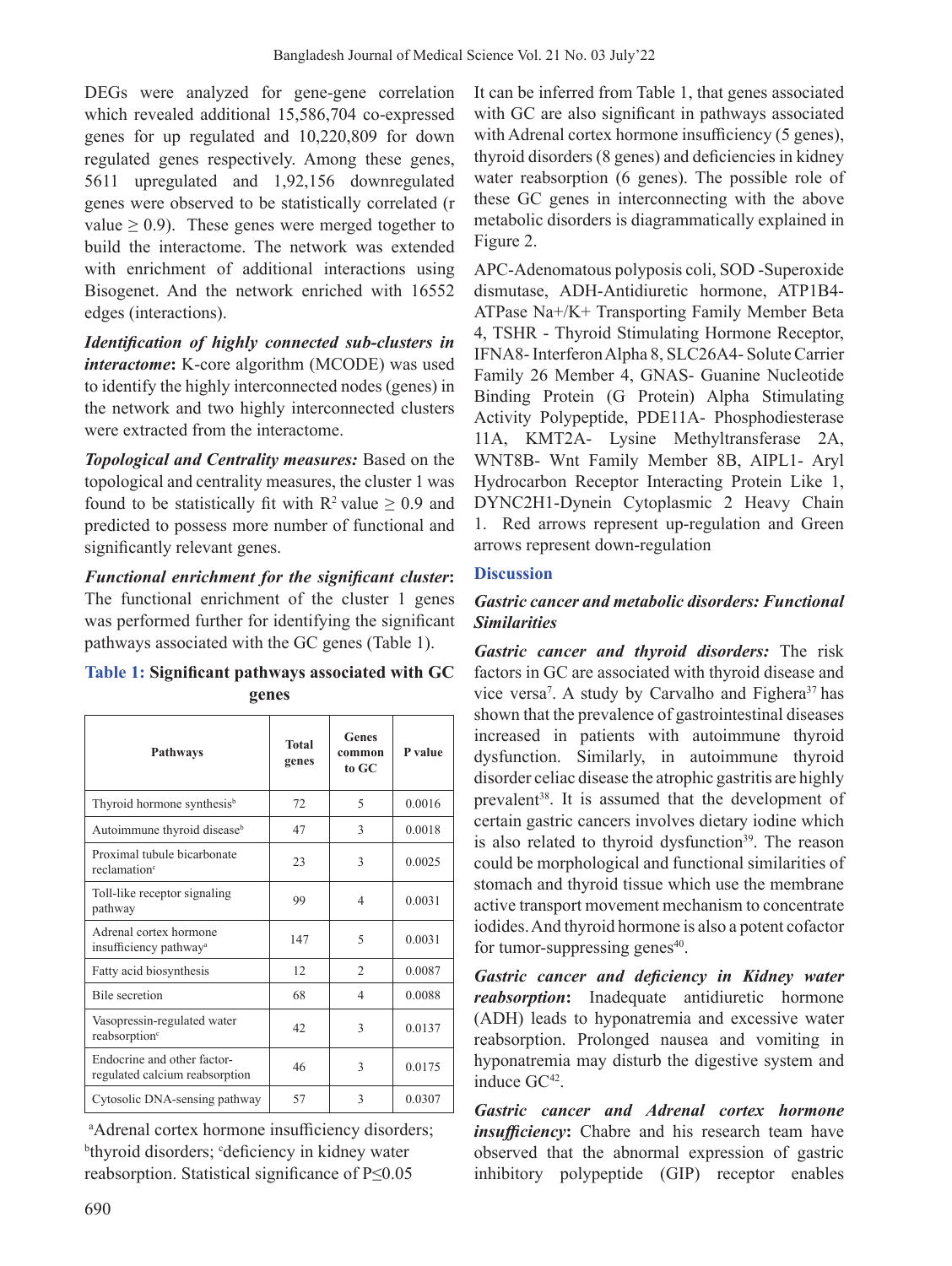

**Figure 2:** Possible interconnectivity of GC genes with other metabolic disorders

adrenocortical cells to react to food intake, with a cAMP increase in which both cortisol secretion and tumor proliferation can be stimulated<sup>43</sup>. GIP and Glucagon can regulate the gastric acid secretion in humans. GIP is also a potent releaser of gastric somatostatin, a secretion acid inhibitor *in vivo* and *in vitro*<sup>44</sup>. GIP receptor may also play a role in the development of tumor cells. The GIP effects were similar to the effects of ACTH on tumor cells.

#### **Conclusions**

Gastric cancer (GC) is a heterogeneous disease known to associate with environmental and genetic predisposing factors<sup>45</sup>. And from our network biology study in Indian population and reports on previous literatures, it was evident that, GC has close association with other metabolic disorders. Deficiency in Thyroid, Adrenal hormones and Antidiuretic hormone (ADH) functions has been found to have distinguished share in the prognosis and pathogenesis of GC. It is suggested that GC should not be viewed as separate entity in the series of cancers. GC may arise due to defective functions of the above said metabolic disorders. Therefore, a, multilevel screening of metabolic functions and gene expression profiling is suggested before the treatment

of GC, could pave a better solution in treatment strategy. In addition, as genetic predisposition is an important feature in GC, the markers may not be universal for all the patients worldwide. Populations wise gene expression profiling can be more appropriate. It is recommended that GC gene expression profiling of different populations within India could still validate the above findings.

**Conflict of interest statement**: The authors declare that they have no conflict of interests.

#### **Funding:** Nil

#### **Authors' contributions**

Blessantoli Mohandas acquired data and analysed the data. J.Jannet Vennila designed the study and drafted the manuscript for important intellectual content. Nikhil Ruban assisted in manuscript preparation, editing and review. The manuscript was read and approved by all the authors.

### *Acknowledgments*

The authors wish to thank the technical support received from the Department of Biotechnology, Karunya Institute of Technology & Sciences, Coimbatore, India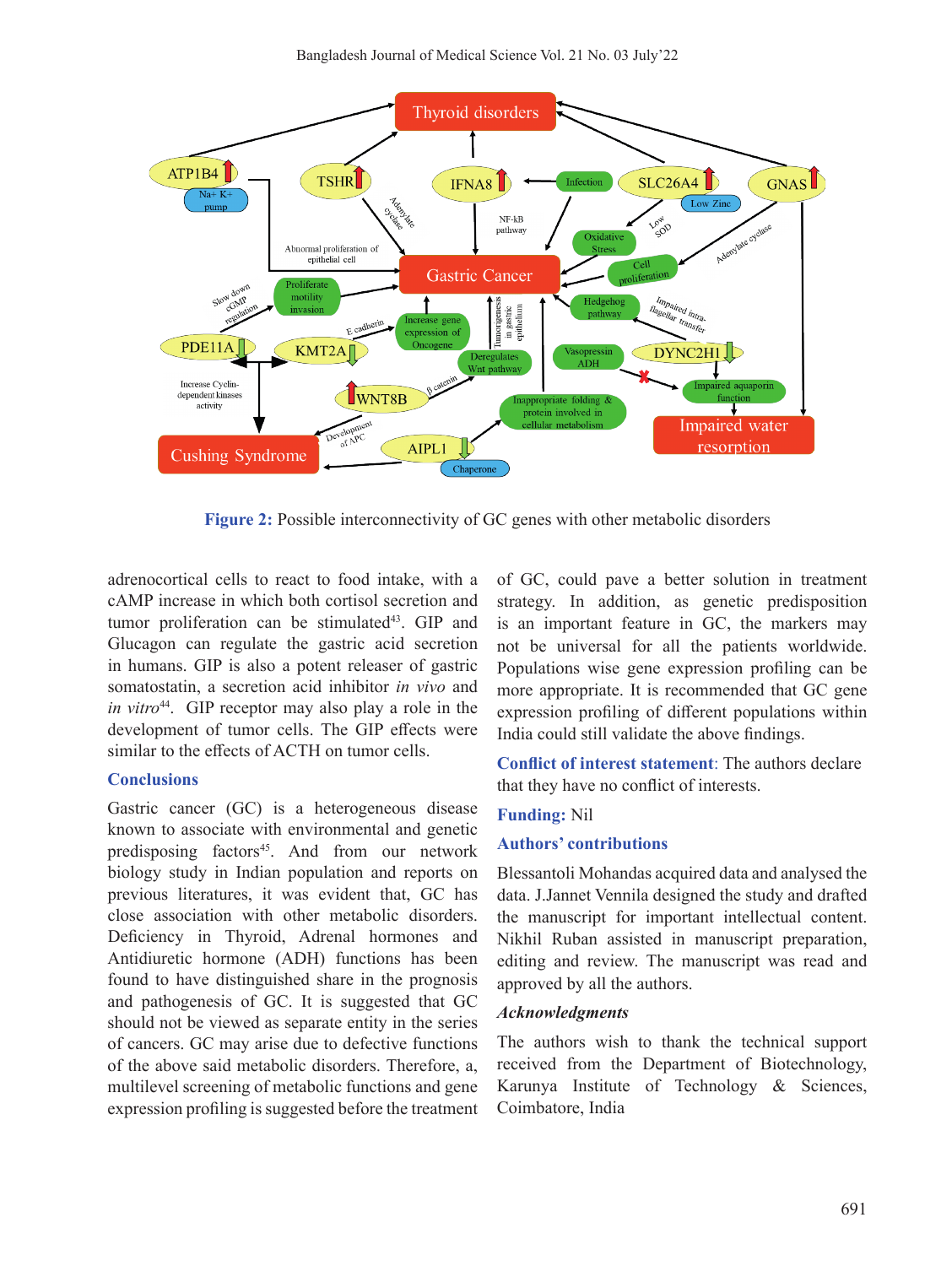### **References:**

- 1. Ferlay J, Colombet M, Soerjomataram I, Mathers C, Parkin DM, Piñeros M, Znaor A and Bray F. Estimating the global cancer incidence and mortality in 2018: GLOBOCAN sources and methods. *International Journal of Cancer.* 2019; 144 (8): 1941-1953.
- 2. Rahman R, Asombang AW and Ibdah J.A. Characteristics of Gastric Cancer in Asia. *World Journal of Gastroenterology.* 2014; 20: 4483-4490.
- 3. Pirini F, Noazin S, Jahuira-Arias MH, Rodriguez-Torres S, Friess L, Michailidi C, Cok J, Combe J, Vargas, G and Prado W. Early detection of gastric cancer using global, genome-wide an IRF4, ELMO1, CLIP4 and MSC DNA methylation in endoscopic biopsies. *Oncotarget*. 2017; 8 : 38501-38516.
- 4. Kim TH, Choi SJ, Lee YH, Song GG and Ji JD. Gene expression profile predicting the response to anti-TNF treatment in patients with rheumatoid arthritis; analysis of GEO datasets. *Joint Bone Spine*. 2014; 81: 325-330.
- 5. Pawson T and Linding R. Network medicine. *FEBS letters.* 2008; 582:1266-1270.
- 6. Chand Y and Alam MA. Network biology approach for identifying key regulatory genes by expression based study of breast cancer. *Bioinformation.* 2012; 8:1132- 1138.
- 7. Tornow S and Mewes, H Functional modules by relating protein interaction networks and gene expression. *Nucleic Acids Research.* 2003;31:6283-6289.
- 8. George G, Singh S, Lokappa SB and Varkey J. Gene co-expression network analysis for identifying genetic markers in Parkinson's disease-a three-way comparative approach. *Genomics*. 2019; 114 (4):819-830.
- 9. Chu L, Scharf E and Kondo T. GeneSpringTM: tools for analyzing microarray expression data. *Genome Informatics*. 2001;12:227-229.
- 10. Allison DB, Cui X, Pag, GP and Sabripour M. Microarray data analysis: from disarray to consolidation and consensus. *Nature reviews genetics.* 2006; 7: 55-65.
- 11. Zhao M, Chen, L, Liu Y and Qu H. GCGene: a gene resource for gastric cancer with literature. *Oncotarget*. 2016; 7:33983-33993.
- 12. Ng A, Bursteinas B, Gao Q, Mollison E and Zvelebil M. pSTIING: a 'systems' approach towards integrating signalling pathways, interaction and transcriptional regulatory networks in inflammation and cancer. *Nucleic acids research.* 2006; 34:527-534.
- 13. Shannon P, Markiel A, Ozier O, Baliga NS, Wang JT, Ramage D, Amin N, Schwikowski B and Ideker T. Cytoscape: a software environment for integrated models of biomolecular interaction networks. *Genome*

*research*. 2003; 13: 2498-2504.

- 14. Bader G.D and Hogue CW. An automated method for finding molecular complexes in large protein interaction networks. *BMC bioinformatics*. 2003; 4: 2-10.
- 15. Raman M.P, Singh S, Devi PR and Velmurugan D. Uncovering potential drug targets for tuberculosis using protein networks. *Bioinformation.* 2012; 8:403-406.
- 16. Assenov Y, Ramírez F, Schelhorn SE, Lengauer T and Albrecht M. Computing topological parameters of biological networks. *Bioinformatics.* 2007; 24: 282-284.
- 17. Yu H, Kim PM, Sprecher E, Trifonov V and Gerstein M. The importance of bottlenecks in protein networks: correlation with gene essentiality and expression dynamics. *PLoS computational biology*, 2007; 3: e59.
- 18. Snijesh V and Singh S. Molecular modeling and network based approach in explaining the medicinal properties of *Nyctanthes arbortristis*, *Lippia nodiflora* for rheumatoid arthritis. *Journal of Bioinformatics and Intelligent Control*. 2014; 3:31-38.
- 19. Diestel R. The cycle space of an infinite graph. *Combinatorics, Probability and Computing*, 2005; 14: 59-79.
- 20. Azuaje FJ, Zhang L, Devaux Y and Wagner DR. Drugtarget network in myocardial infarction reveals multiple side effects of unrelated drugs. *Scientific reports.* 2011; 1: 52-59.
- 21. Jeong H, Tombor B, Albert R, Oltvai ZN and Barabási AL. The large-scale organization of metabolic networks. *Nature*, 2000; 407: 651-654.
- 22. Lima-Mendez, G and van Helden J. The powerful law of the power law and other myths in network biology, *Molecular BioSystems.* 2009; 5:1482-1493.
- 23. Zhang B, Kirov S and Snoddy J. WebGestalt: an integrated system for exploring gene sets in various biological contexts. *Nucleic acids research.* 2005; 33: W741-W748.
- 24. Chen J, Bardes E.E, Aronow BJ and Jegga AG. ToppGene Suite for gene list enrichment analysis and candidate gene prioritization. *Nucleic acids research.* 2009; 37: W305-W311.
- 25. Frigge M, Hoaglin DC and Iglewicz. Some implementations of the boxplot. *The American Statistician* 1989; 43:50-54.
- 26. Graziano F, Cascinu S, Staccioli MP, Catalano V, Rossi MC, Baldelli AM, Giordani P, Muretto P. Catalano, Potential role and chronology of abnormal expression of the Deleted in Colon Cancer (DCC) and the p53 proteins in the development of gastric cancer. *BMC cancer*, 2001; 1: 9-13.
- 27. Kumar S, Kumar A and Dixit VK. Evidences showing